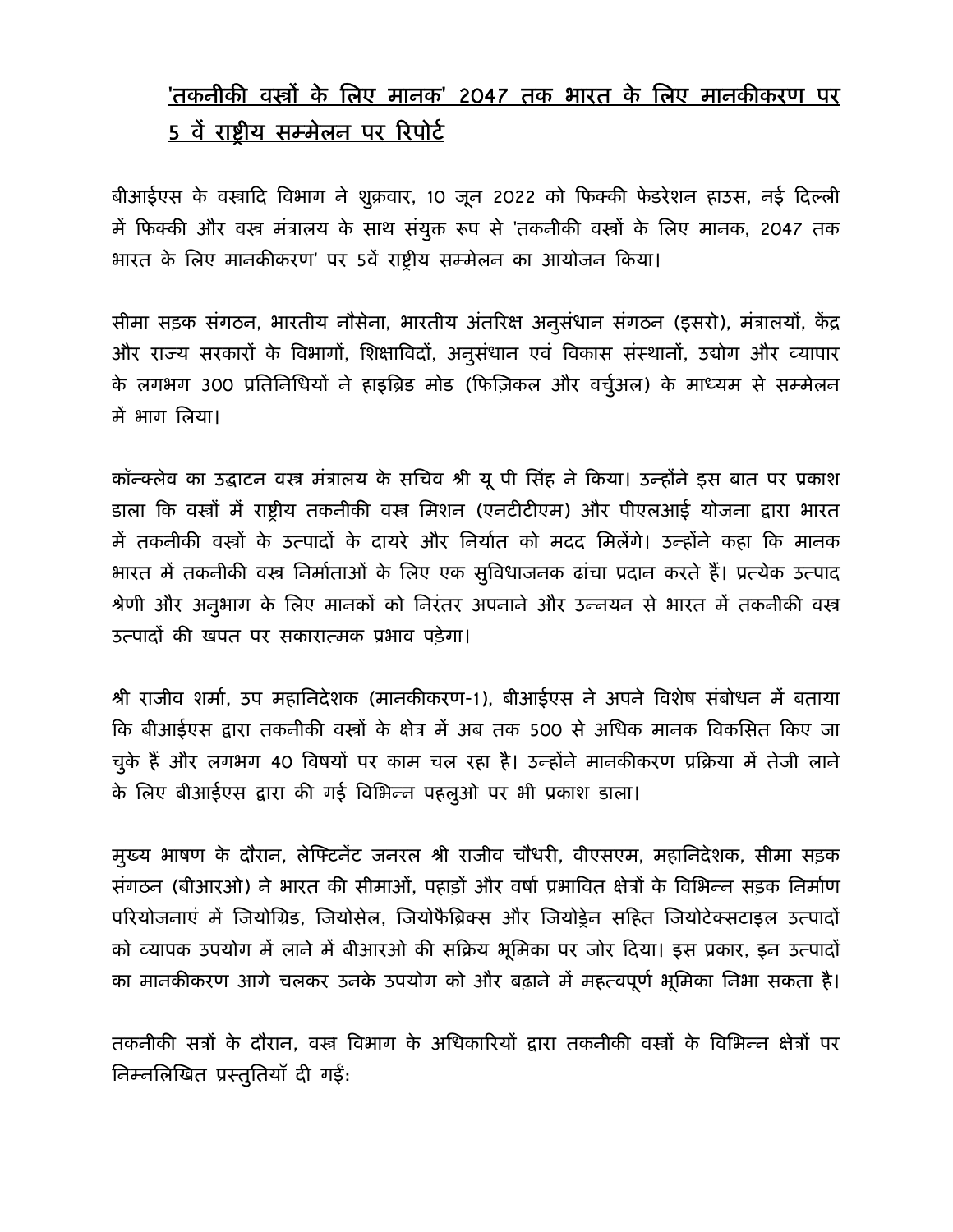i) श्री जे के गुप्ता, प्रमुख, वस्त्रादि विभाग ने कृषि तकनीकी के क्षेत्र में मानकीकरण की स्थिति पर एक पेपर प्रस्तुत किया।

 $\overline{\mathsf{i}\mathsf{i}}$  ) श्री धर्मबीर, वैज्ञानिक-सी, वस्त्रादि विभाग ने चिकित्सा तकनीकी, वाहन तकनीकी और औदयोगिक तकनीकी के क्षेत्र में मानकीकरण की स्थिति पर पेपर प्रस्तुत किए।

iii) श्री मयूर कटियार, वैज्ञानिक-बी, वस्त्रादि विभाग ने सुरक्षा तकनीकी और उच्च प्रदर्शन फाइबर के क्षेत्र में मानकीकरण की स्थिति पर एक पेपर प्रस्तुत किया।

i V) श्री हिमांशु शुक्ला, वैज्ञानिक-बी, वस्त्रादि विभाग ने भु तकनीकी और निर्माण तकनीकी के क्षेत्र में मानकीकरण की स्थिति पर एक पेपर प्रस्तुत किया।

उद्योग और व्यापार के सभी प्रतिनिधियों से अपने क्षेत्रों में भारतीय मानकों को लागू करने और उपभोक्ताओं के विश्वास को हासिल करने के लिए एवं अपने उत्पाद की गुणवत्ता सुनिश्चित करने के लिए बीआईएस के कन्फॉर्मिटी मूल्यांकन योजना के विकल्प चुनने की भी अपील की गई। हितधारकों के मानकीकरण तथा बीआईएस के अन्य गतिविधियों से संबंधित विभिन्न प्रश्नों का उत्तर दिया गया। इस घटना को मीडिया द्वारा व्यापक रूप से कवर किया गया था।

## Report on 5th National Conclave on 'Standards for Technical Textiles' Building Standards for India@2047

Textiles Department of BIS organized the 5th National Conclave on 'Standards for Technical Textiles, Building Standards for India@2047' jointly with FICCI and Ministry of Textiles on Friday, 10 June 2022 at FICCI Federation House, New Delhi.

Around 300 delegates from Border road organization, Indian Navy, Indian Space Research Organization (ISRO), Line Ministries and Departments of the Central and State Governments, Academia, R & D institutes, industry and trade attended the conclave through a hybrid mode (Physical and Virtual).

The conclave was inaugurated by Shri U P Singh, Secretary, Ministry of Textiles. He highlighted that the National Technical Textiles Mission (NTTM) and PLI scheme in textiles will support the penetration and exports of technical textiles products in India. He added that standards provide a facilitating framework for technical textiles manufacturers in India. Continuous adoption and upgradation of the standards for each product category and segment will have a positive impact on the consumption of technical textile products in India.

Shri Rajeev Sharma, DDG (Standardization-1), BIS, during his special address, informed that over 500 standards have been developed by BIS in the field of technical textiles so far and work on about 40 subjects is underway. He also highlighted the various initiatives undertaken by BIS for fast-tracking the standardization process.

During the Keynote address, Lt. Gen. Shri Rajeev Chaudhry, VSM, Director General, Border Roads Organization (BRO) emphasized the active role of BRO in driving the wide usage of Geotextiles products including Geogrid, Geocells, Geofabrics and Geodrains across different road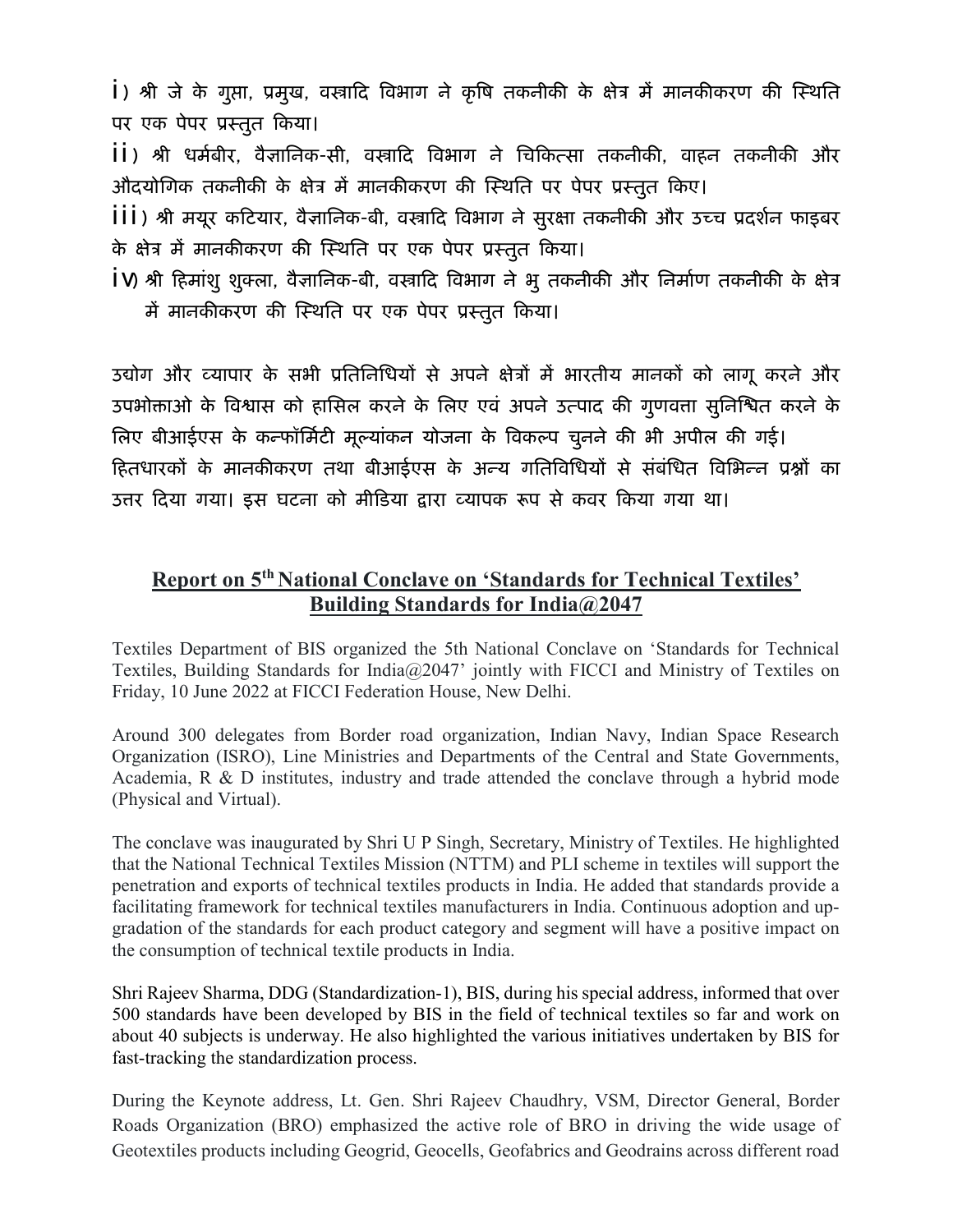construction projects at borders, mountains and rain infested areas of India. Thus, standardization of these products plays an important role in further increasing their usage, going forward.

During the Technical sessions, the following presentations on different fields of technical textiles were delivered by the officers of Textiles Department:

- i) Shri J K Gupta, Head, TXD, delivered a paper on the status of standardization in the field of Agrotech.
- ii) Shri Dharmbeer, Sc-C, TXD, delivered papers on the status of standardization in the field of Medtech, Mobiltech and Indutech
- iii) Shri Mayur Katiyar, Sc-B, TXD, delivered a paper on the status of standardization in the field of Protech and high-Performance fibres.
- iv) Shri Himanshu Shukla, Sc-B, TXD, delivered a paper on the status of standardization in the field of Geotech and Buildtech.

An appeal was also made to all the delegates from industry and trade to implement Indian Standards in their domain areas and to opt for BIS conformity assessment scheme to ensure quality of their product in order to gain consumer confidence.

Various queries of stakeholders pertaining to standardization and other related activities of BIS were answered. The event was widely covered by media.

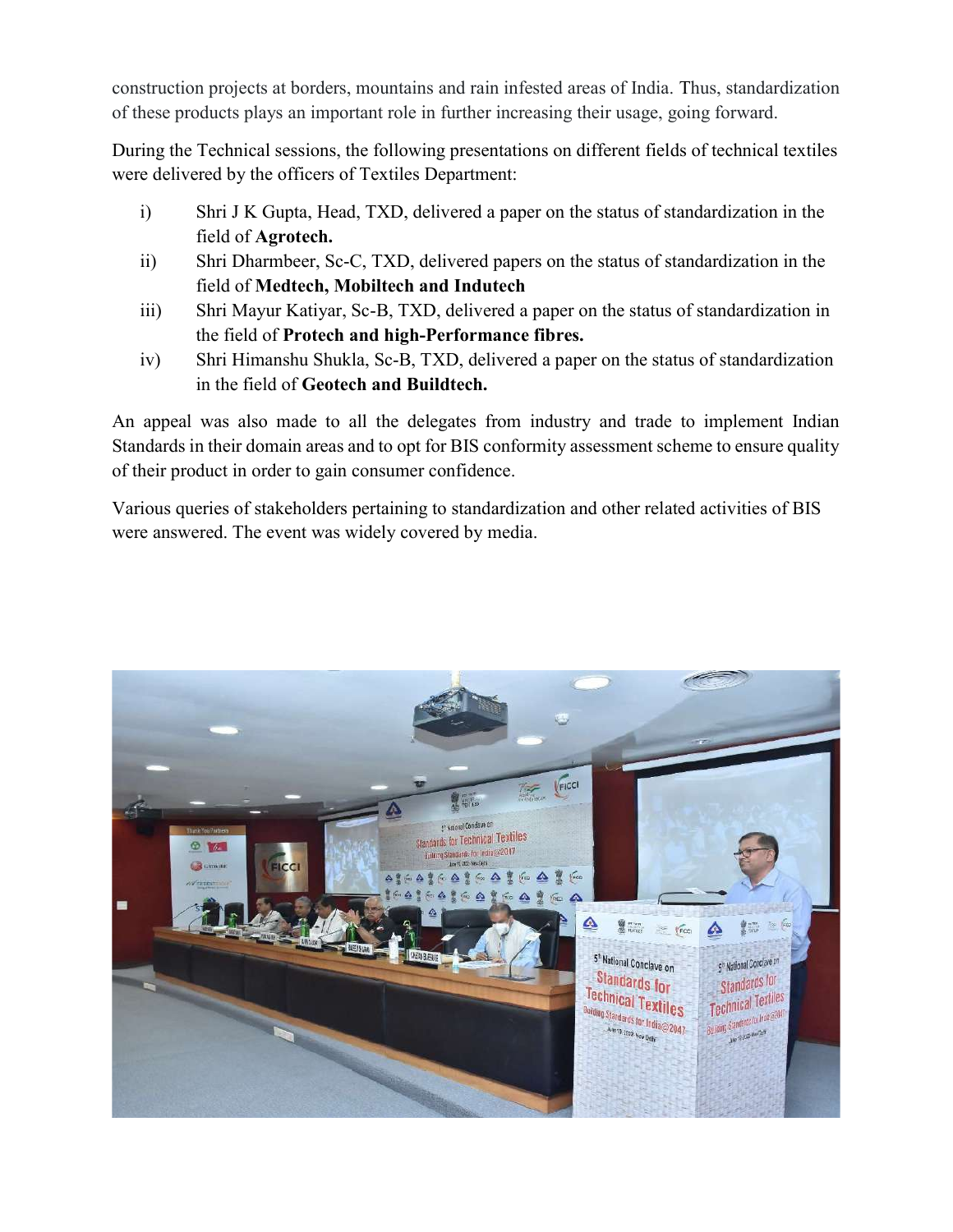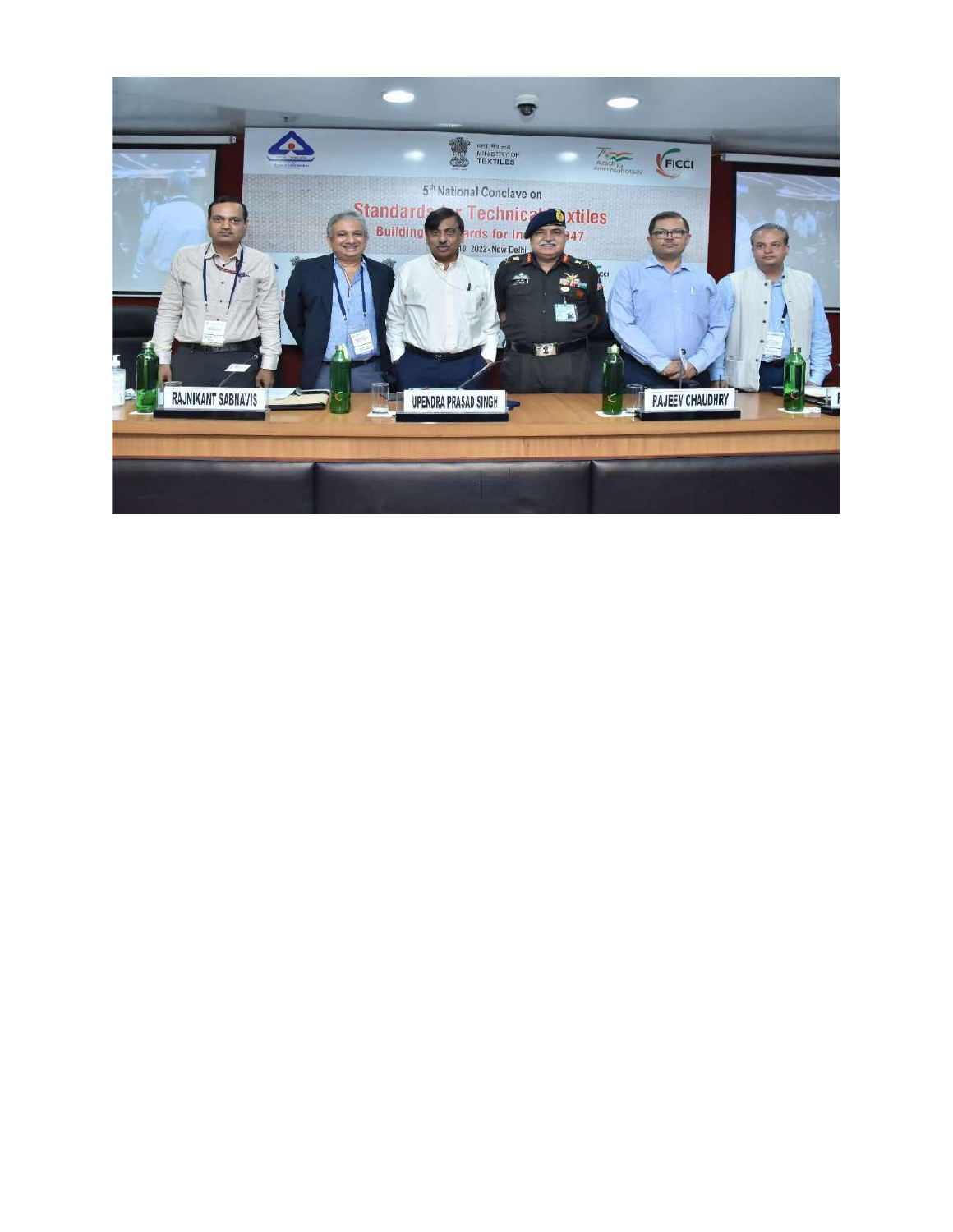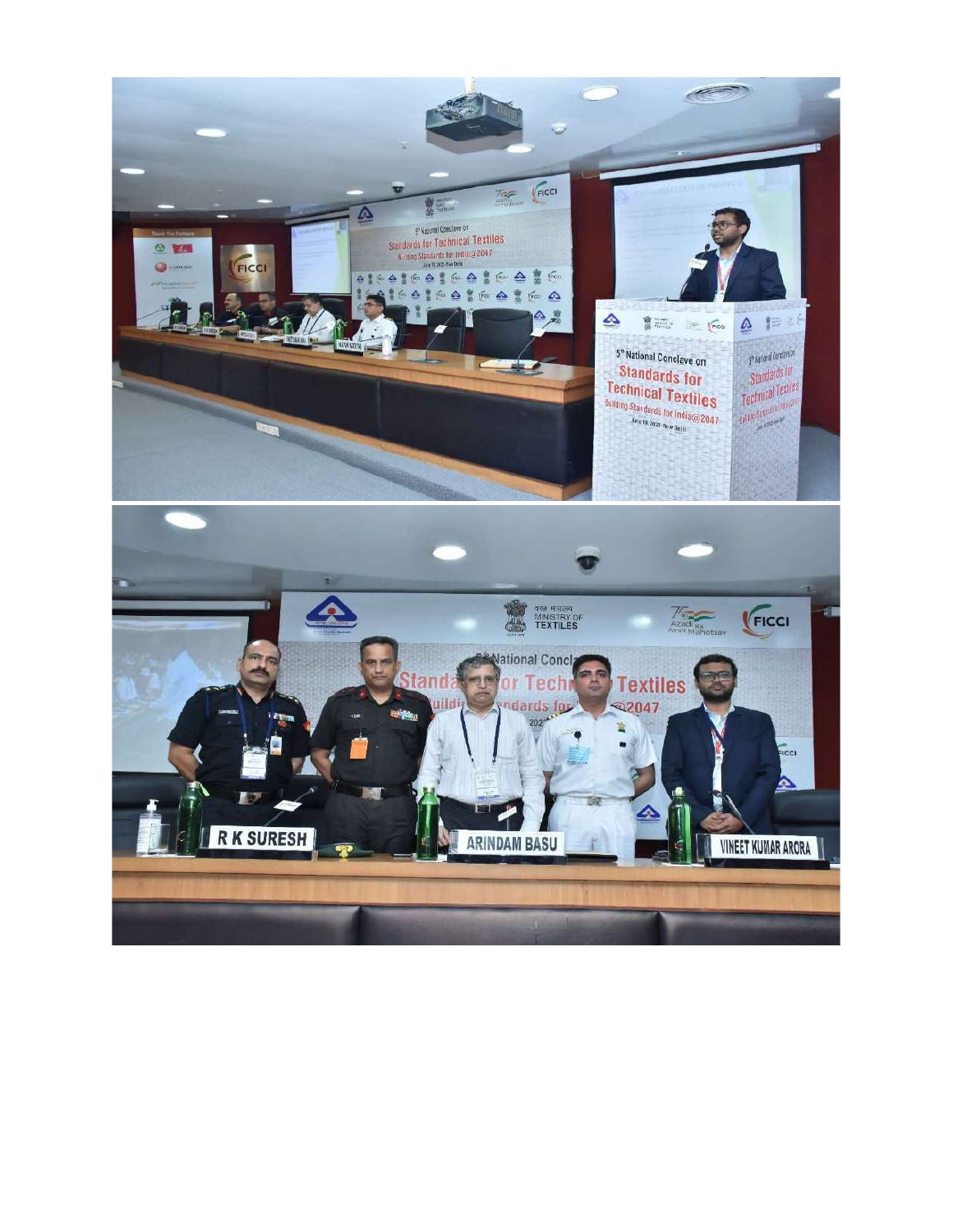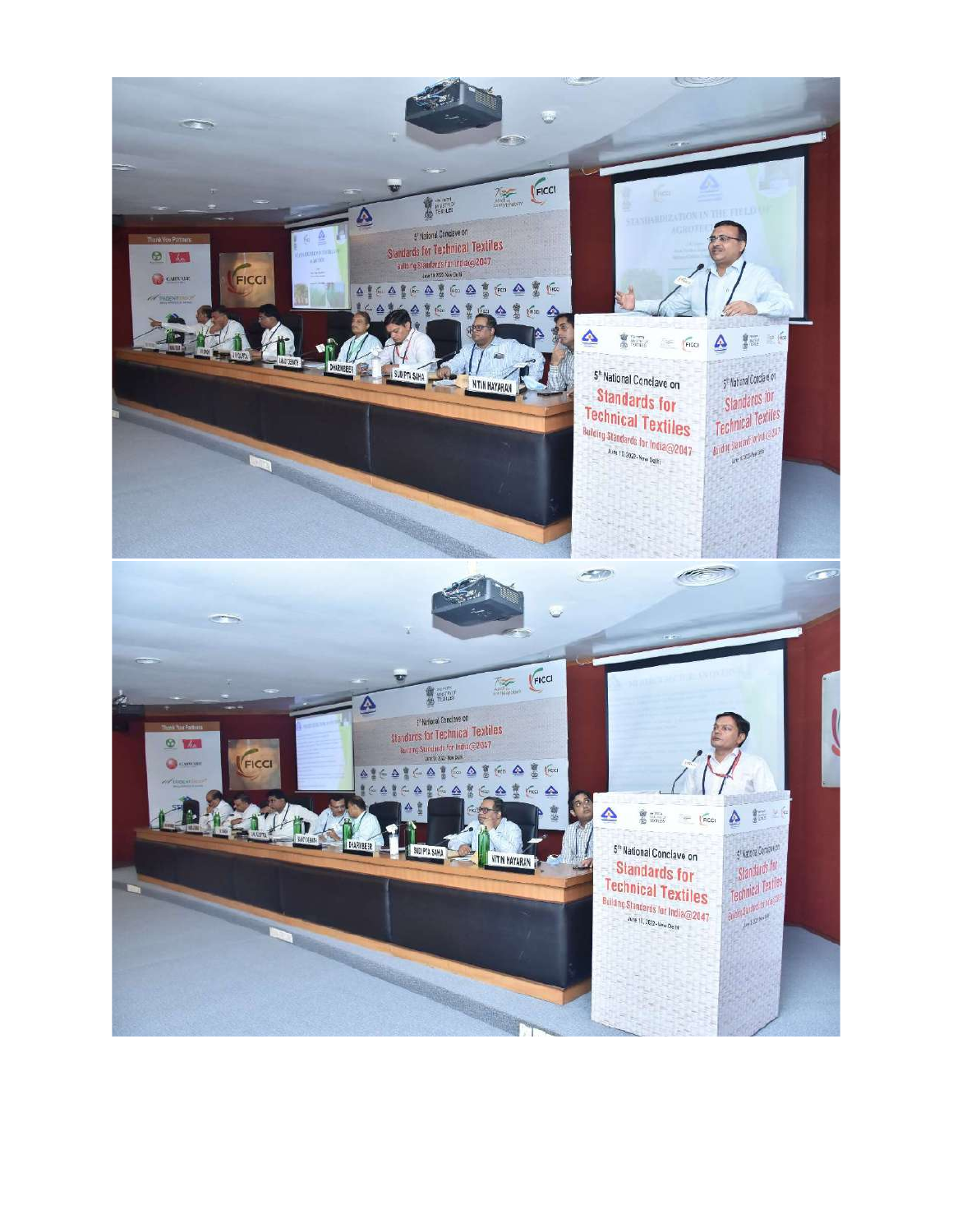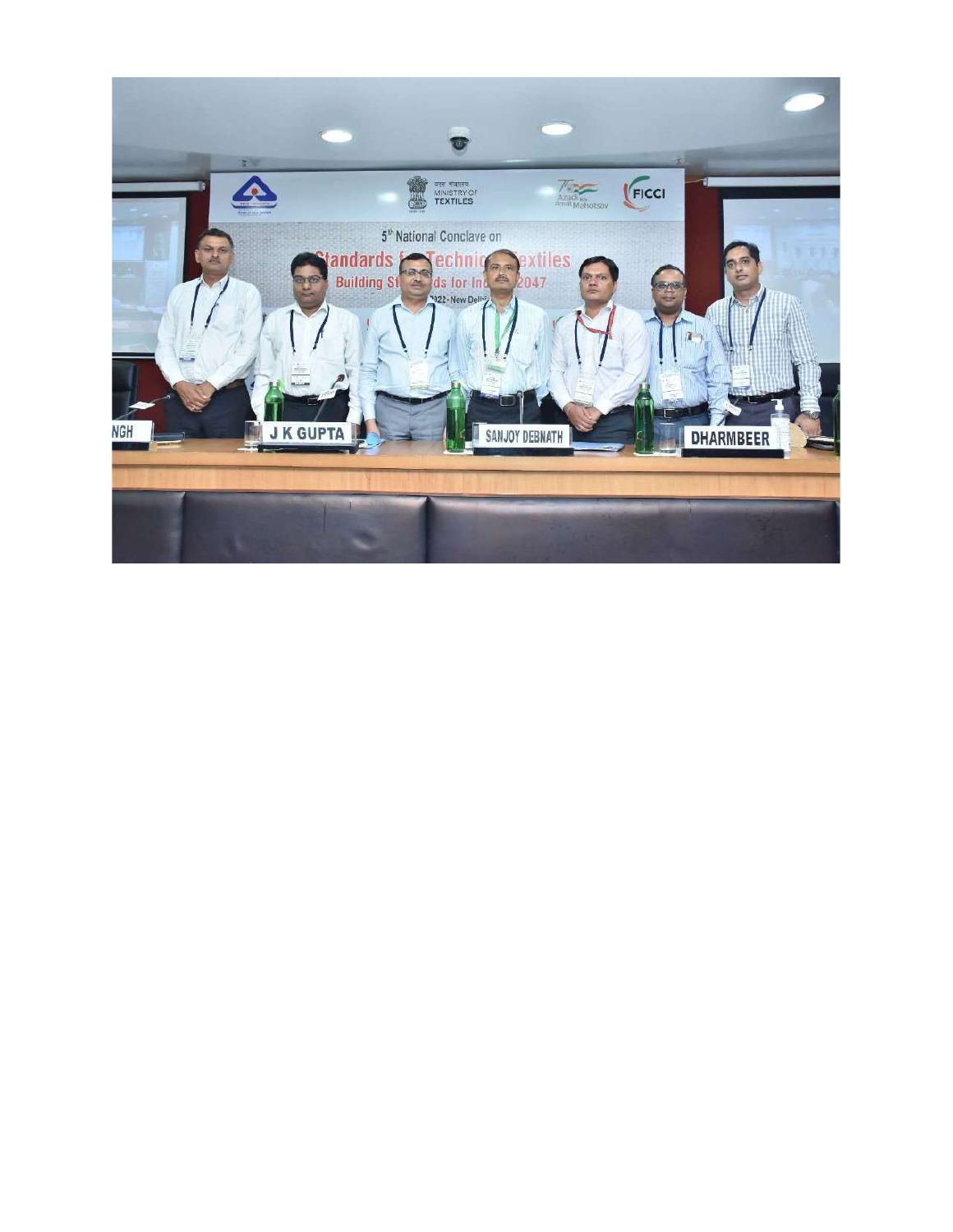